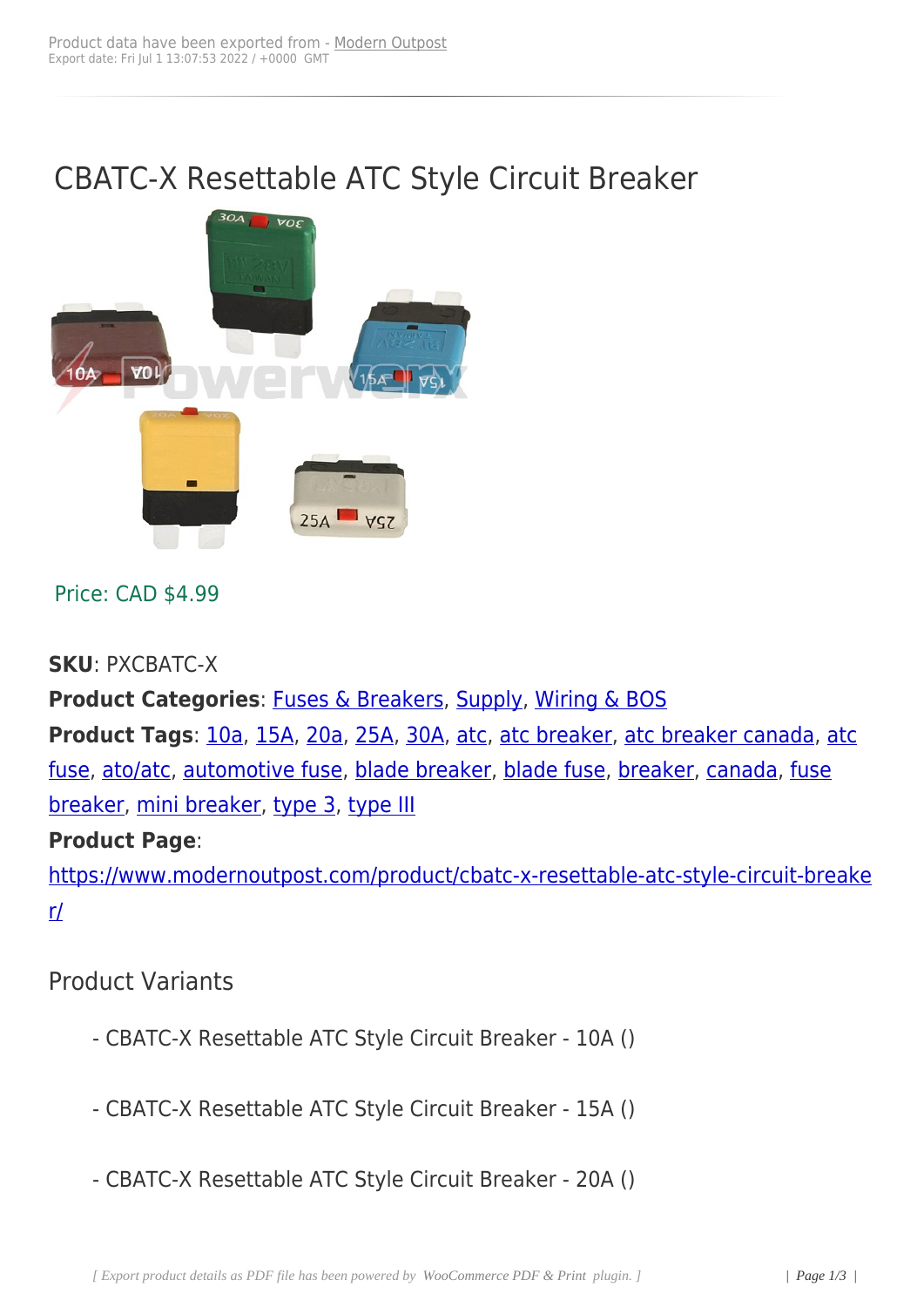- CBATC-X Resettable ATC Style Circuit Breaker 25A ()
- CBATC-X Resettable ATC Style Circuit Breaker 30A ()

## Product Summary

The quick, simple, affordable way to provide circuit protection for your 36-cell solar panel. Ideal for Xterra, Go Power!, Powerfilm, Coleman, Renogy, and other solar panels that operate in the 22V range (open circuit voltage Voc). Breakers are easier to work with than fuses when you have faults - no more need to have a box of replacement fuses on hand.

# Product Description

The quick, simple, affordable way to provide circuit protection for your 36-cell solar panel. Ideal for Xterra, Go Power!, Powerfilm, Coleman, Renogy, and other solar panels that operate in the 22V range (open circuit voltage Voc). Breakers are easier to work with than fuses when you have faults - no more need to have a box of replacement fuses on hand.

These ATC style resettable circuit breakers are compatible with most ATC/ATO type fuse blocks and in-line fuse holders. Resettable, Type III. Available in 10, 15, 20, 25 or 30 amps.

CBATC-X ATC Breaker Features...

Type: ATC/ATO Style Circuit Breaker

Reset Method: Type III, Manual

Voltage Rating: 28 VDC

Amperage Rating: 10A, 15A, 20A, 25A and 30A models available

Operating Temperature Range: -40°C to 85°C (-40°F to 180°F)